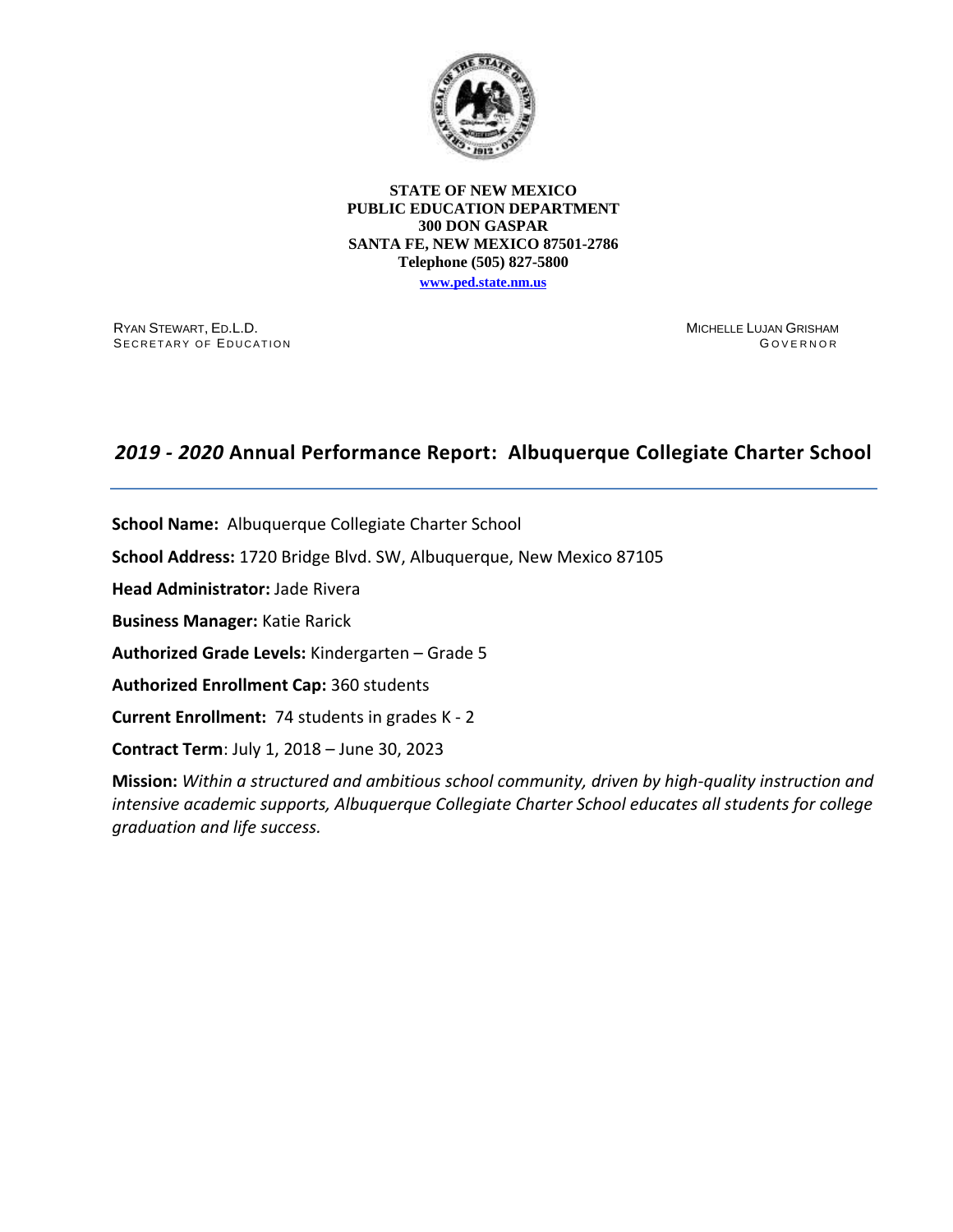2019-2020 Annual Performance Report Summary Page **2** of **6**

*Enrollment by Race/Ethnicity*



*Enrollment by Other Subgroups*

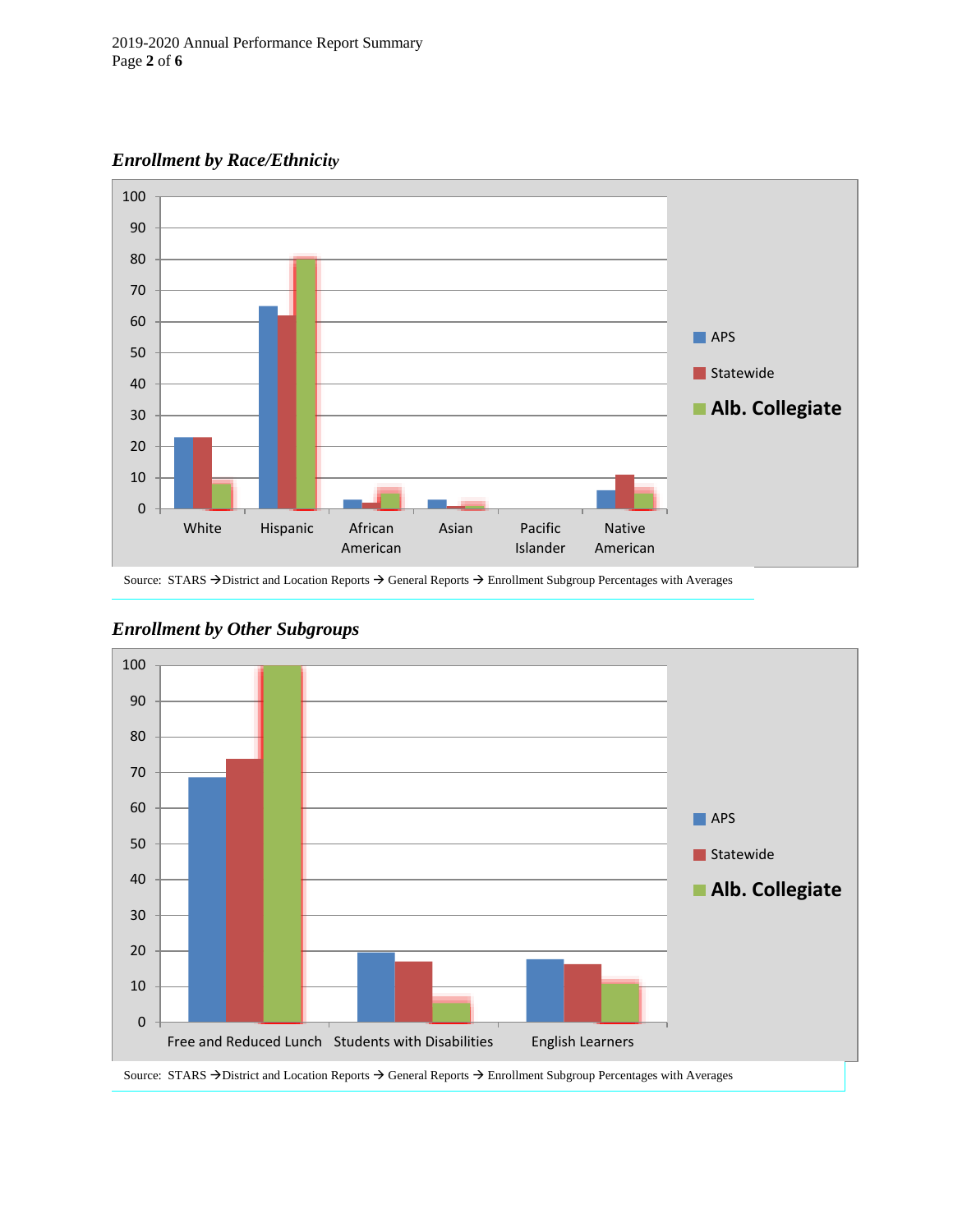#### **PUBLIC EDUCATION COMMISSION (PEC) TIER LEVEL**

The PEC Tier Levels are based on three indicators: (1) NM School System of Support and Accountability, (2) Student Subgroup Performance, and (3) Mission Specific Goals.

Due to the state-wide school closures in response to the COVID-19 health emergency in Spring 2020, public schools were waived from administration of state assessments and were unable to complete other assessments and projects required to demonstrate progress toward meeting mission specific goals. **Therefore, Tier Levels cannot be assigned for the 2019-2020 academic year.**

#### **Academic Framework Indicators:**

- 1. NM System of School Support & Accountability Report: no data for 2019-2020
- 2. Subgroup Performance and Growth Points: no data for 2019-2020
- **3.** Optional Mission Specific Goal(s): None

#### **Overall Financial/Organizational Framework Rating: Meets Standard**

*If a school receives a "Does Not Meet Standard" rating for three or more indicators, the school will receive an overall organizational framework rating of "Does Not Meet Standard". In addition, if a school receives a "Does Not Meet Standard" rating, on any indicator, the CSD and PEC may conduct a closer review the following year on that indicator, and/or the PEC may require the school to submit a corrective action plan in order to specify actions and a timeline to correct the performance deficiency.*

*See ratings for individual indicators below and on the next page.*

#### **Financial Framework Indicators:**

The current financial framework requires schools to submit, annually in August, a self-reported questionnaire. This self-assessment completed, signed and submitted by the Head Administrator, School Business Official and Governing Board Finance Chair. Manual Standard Standard Meets Standard

- 2.a. Meeting financial reporting and compliance requirements Working to Meet Standard
- 2.b. Following Generally Accepted Accounting Principles **Does Not Meet Standard**
- 2.c. Responsive to audit findings November 2.c. Responsive to audit findings November 2.c. Responsive to audit findings
- 2.d. Managing grant funds responsibly and the second second second meets Standard
- 2.e. Adequately staffed to ensure proper fiscal management Working to Meet Standard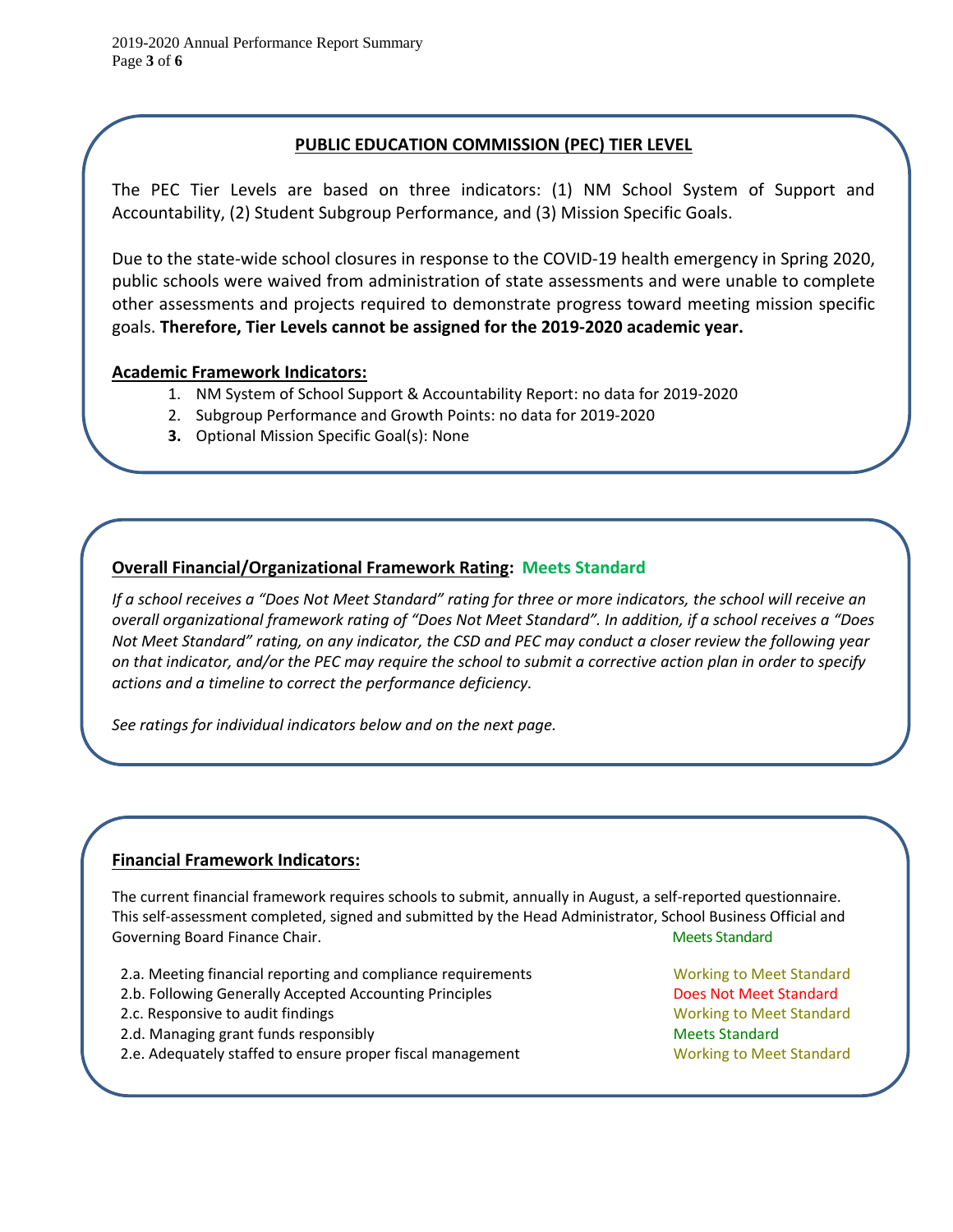#### **Organizational Framework Indicators:**

- 1.a. Implementing the material terms of the approved charter contract Meets Standard
- 1.b. Complying with state and contractual assessment requirements Meets Standard
- 1.c. Protecting the rights of students with special needs Meets Standard
- 1.d. Protecting the rights of English Learner students Theorem Controllery Working to Meet Standard
- 1.e. Complying with federal and state grant program requirements Meets Standard
- 1.f. Implementing an Educational Plan for Student Success (NM DASH) *Not Applicable*
- 3.a. Complying with governance requirements **Working to Meet Standard** Working to Meet Standard
- 3.b. Complying with nepotism and conflict of interest requirements Meets Standard
- 3.c. Meeting reporting requirements and a standard meets Standard Meets Standard
- 4.a. Protecting the rights of all students Meets Standard
- 4.b. Meeting attendance, retention, and recurrent enrollment goals for students Working to Meet Standard
- 4.c. Meeting teacher and other staff credentialing requirement Meets Standard
- A.d. Respecting employee rights Meets Standard
- 4.e. Completing required background checks and reporting ethical violations Working to Meet Standard
- 5.a. Complying with facilities requirements **Meets** Standard Meets Standard
- 5.b. Complying with transportation requirements *Not Applicable*
- 5.c. Complying with health and safety requirements The Meets Standard Meets Standard
- 5.d. Handling information appropriately methods of the Meets Standard

### **Projected Renewal Recommendation:**

Per the PEC Performance Review and Accountability System, the annual report shall include notice of whether the school is on track for a renewal recommendation for 1) expedited renewal, 2) full renewal, 3) renewal with conditions, or 4) non-renewal.

Due to the COVID-19 health emergency school closures in Spring 2020, schools were waived from state assessments and were unable to complete other assessments and projects required to meet mission goals. **Therefore, Tier Levels are not assigned for 2019-2020 and renewal projections cannot be determined.**

Please note that Renewal Profiles will be provided to the school in the late summer of the final year of the school's charter term. The profiles are based on evidence collected over the contract term and publicly available information. Schools eligible for expedited renewal will be identified during this phase and will complete a modified renewal application and have a condensed renewal site visit as appropriate.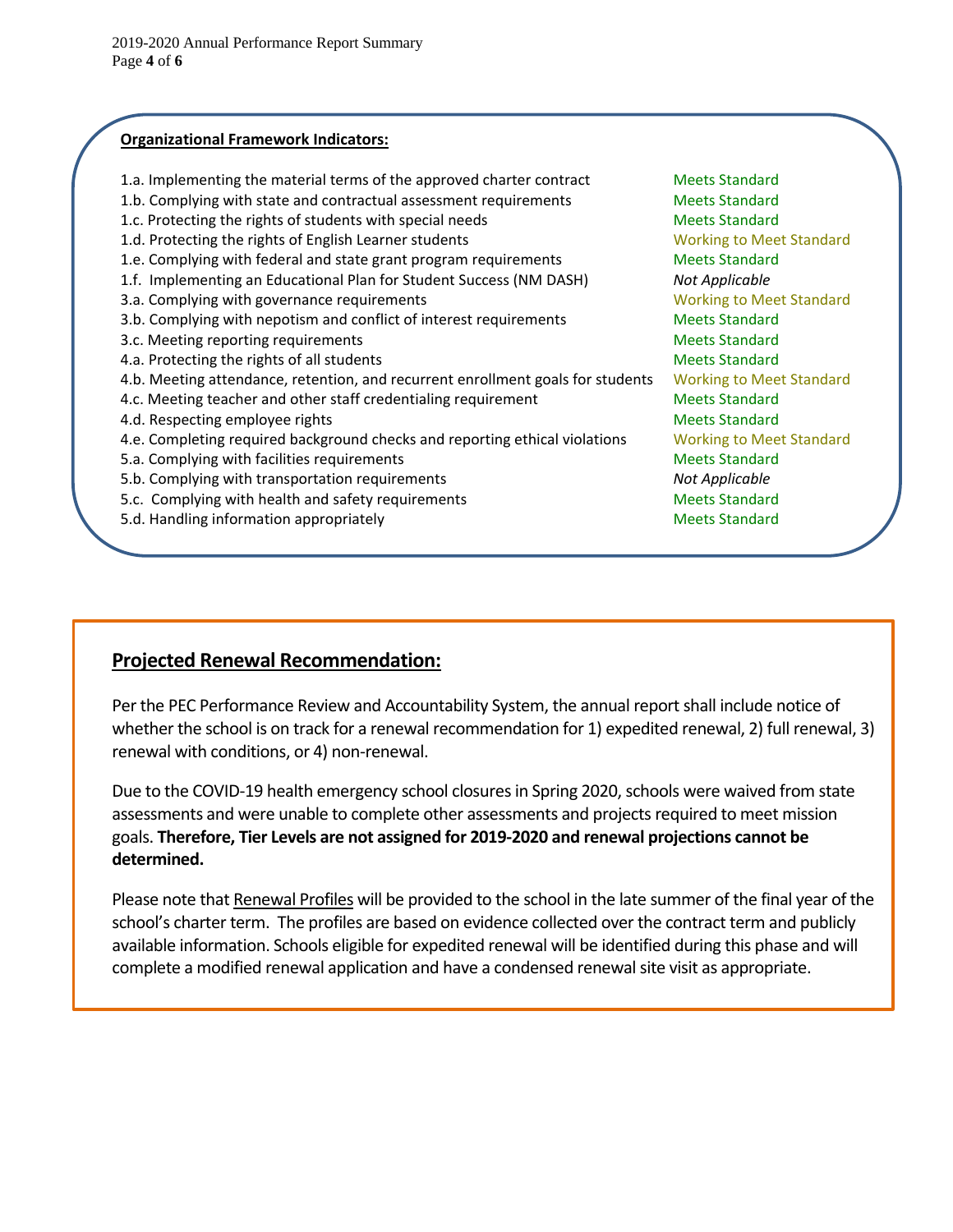2019-2020 Annual Performance Report Summary Page **5** of **6**

## **Appendix A: Renewal Profiles**

The Renewal Profiles are based on the record of the charter school's academic, financial and organizational performance as reported in their Annual Performance Reports and in alignment with any prior renewal or approval conditions.

After the final performance evaluation is completed for each year of its contract, a school will receive notice of whether it is on track for a renewal recommendation for 1) expedited renewal, 2) full renewal, 3) renewal with conditions, or 4) nonrenewal. The PEC expects that schools will use these notices to both take action to respond to the potential renewal action by improving performance, as necessary, and to prepare and submit a response to the potential renewal action.

After final school performance data is released *for the year prior to the school's renewal year*, the school will receive a final notice of its renewal profile. Schools that have an Expedited Renewal Profile will have limited submission requirements and a limited site visit.

| Renewal<br><b>Decision</b>                 | Renewal Performance Profile <sup>3</sup>                                                                                                                                                                                                                                                                                                                                                                                                                         | <b>Renewal Terms</b>                                                                                                                            |
|--------------------------------------------|------------------------------------------------------------------------------------------------------------------------------------------------------------------------------------------------------------------------------------------------------------------------------------------------------------------------------------------------------------------------------------------------------------------------------------------------------------------|-------------------------------------------------------------------------------------------------------------------------------------------------|
| <b>Expedited</b><br>Renewal <sup>4</sup>   | Academic<br>. Maintain Tier 1 or 2 rating for previous four years of the charter contract                                                                                                                                                                                                                                                                                                                                                                        | Five-year term with no additional<br>conditions outside normal charter<br>contract; streamlined renewal<br>application and review process       |
|                                            | <b>Organizational / Financial</b><br>. Meet Expectations for previous four years of the charter contract                                                                                                                                                                                                                                                                                                                                                         |                                                                                                                                                 |
| Full<br>Renewal <sup>5</sup>               | Academic<br>. Earn no Tier 4 ratings within the past three years, and<br>· Either:<br>o Maintain Tier 1 or 2 rating for at least three of past four years, or<br>o Demonstrate consistently improving Tier rating over the last 3 years<br><b>Organizational / Financial</b><br>• Meet Expectations for the last two years, or<br>• Meet Expectations for at least three of past four years                                                                      | Five-year term with no additional<br>conditions outside normal charter<br>contract                                                              |
| Renewal<br>with<br>conditions <sup>6</sup> | Academic<br>• Earn Tier 4 performance rating for two or more years during the last four years but not in both of the last two years,<br>or<br>• Earn Tier 3 or 4 rating for three of the past four years, or<br>• Earn two or more Tier 3 or 4 ratings and demonstrate declines in Tier rating in any of the last two years<br><b>Organizational / Financial</b><br>. Earn "did not meet" expectations for two or more years including one of the last two years | Three- or five-year renewal term<br>with defined goals for school<br>improvement on academic,<br>organizational, and/or financial<br>frameworks |
| Non-<br>Renewal <sup>7</sup>               | Academic<br>• Earn Tier 4 performance rating for past two years, or<br>• Earn Tier 4 performance rating for three or more years during the last four years including the most recent<br><b>Organizational / Financial</b><br>• Earn "did not meet" expectations for three or more years during the last four years including the most recent year                                                                                                                | Recommendation for non-renewal                                                                                                                  |

<sup>1</sup> PEC renewal decisions will be guided by performance profiles, but PEC has ultimate authority to make any renewal decision that is consistent with New Mexico charter school law.

 $1$  When considering schools currently in a contract with a term of less than 5 years, the expedited renewal profile criteria are 1) Maintain Tier 1 academic rating for the contract term, and 2) maintain Meets Expectations for organizational and financial performance for the contract term. <sup>1</sup> When considering schools currently in a contract with a term of less than 5 years, the full renewal profile criteria are 1) in the academic framework either a) demonstrate a consistently improving Tier rating over the term of the contract or b) maintain at least Tier 2 rating for the contract term, and 2) earn Meets Expectations for organizational and financial performance for the year prior to the renewal year.  $1$  When considering schools currently in a contract with a term of less than 5 years, the conditional renewal profile is for schools that do not fall into any other renewal profile.

<sup>1</sup> When considering schools currently in a contract with a term of less than 5 years, the non-renewal profile 1) earned a Tier 4 academic performance rating for the year prior to the renewal year or 2) earn Does Not Meet Expectations for organizational or financial performance for the year prior to the renewal year.